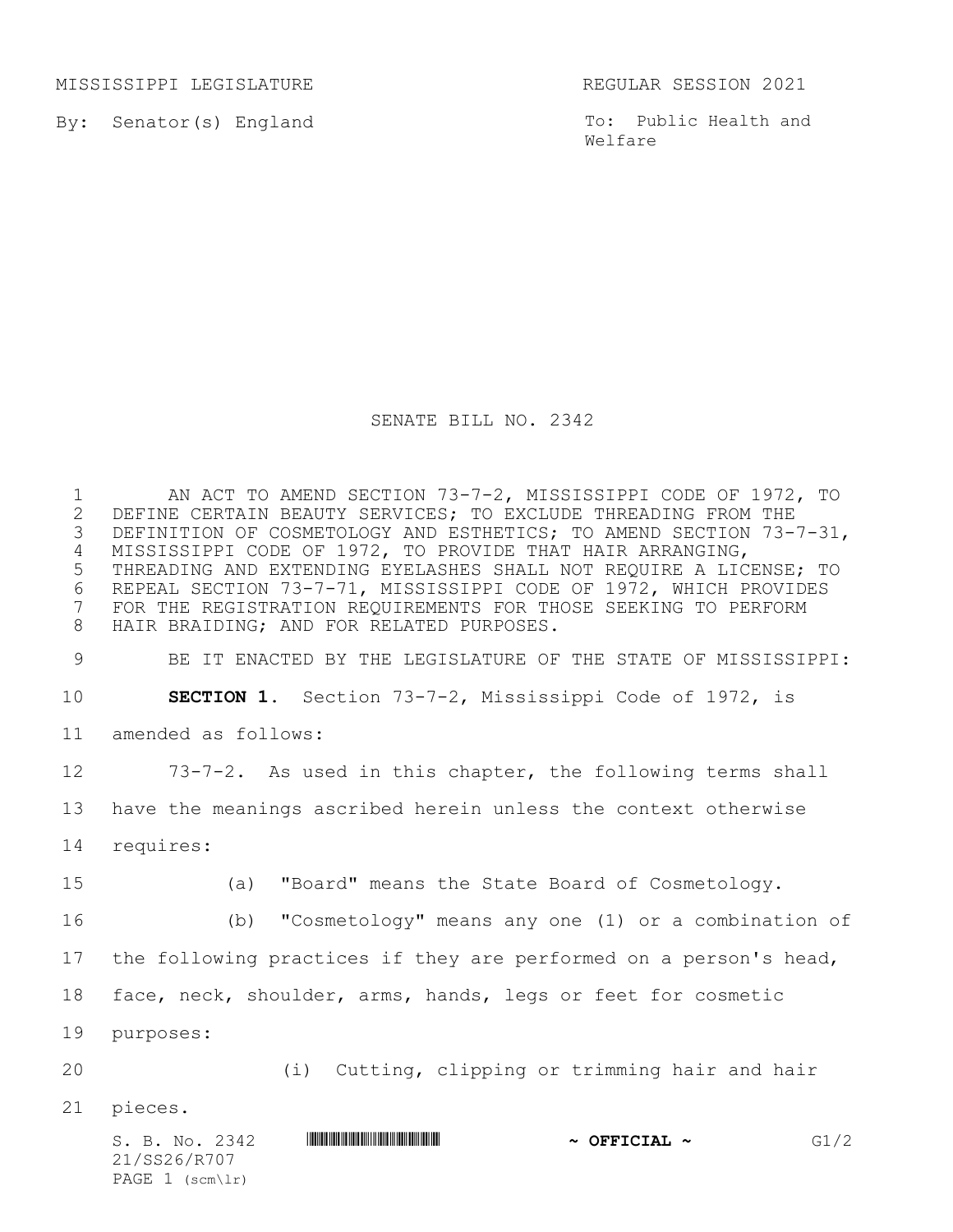S. B. No. 2342 **\*\*\* A SEPTICIAL ~** OFFICIAL ~ 21/SS26/R707 (ii) Styling, arranging, dressing, curling, waving, permanent waving, straightening, **\* \* \*** bleaching, tinting, coloring or similarly treating hair and hair pieces. (iii) Cleansing, stimulating, manipulating **\* \* \*** or applying oils, antiseptics, clays, lotions or other preparations, either by hand or by mechanical or electrical apparatus. (iv) Arching eyebrows, **\* \* \*** by tweezing, waxing **\* \* \*** or any other methods of epilation, excluding threading, or tinting eyebrows and eyelashes. (v) Removing superfluous hair by the use of depilation, excluding threading. (vi) Manicuring and pedicuring. (c) "Cosmetologist" means a person who for compensation, whether direct or indirect, engages in the practice of cosmetology. (d) "Esthetics" means any one (1) or a combination of the following practices: **\* \* \*** ( **\* \* \***i) Arching eyebrows to include trimming, tweezing, **\* \* \*** threading or **\* \* \*** other methods of epilation or tinting eyebrows and eyelashes. ( **\* \* \***ii) Tinting eyelashes or eyebrows. ( **\* \* \***iii) Waxing, stimulating **\* \* \*** or cleaning **\* \* \*** the face, neck, arms or legs of a person by any

PAGE 2 (scm\lr)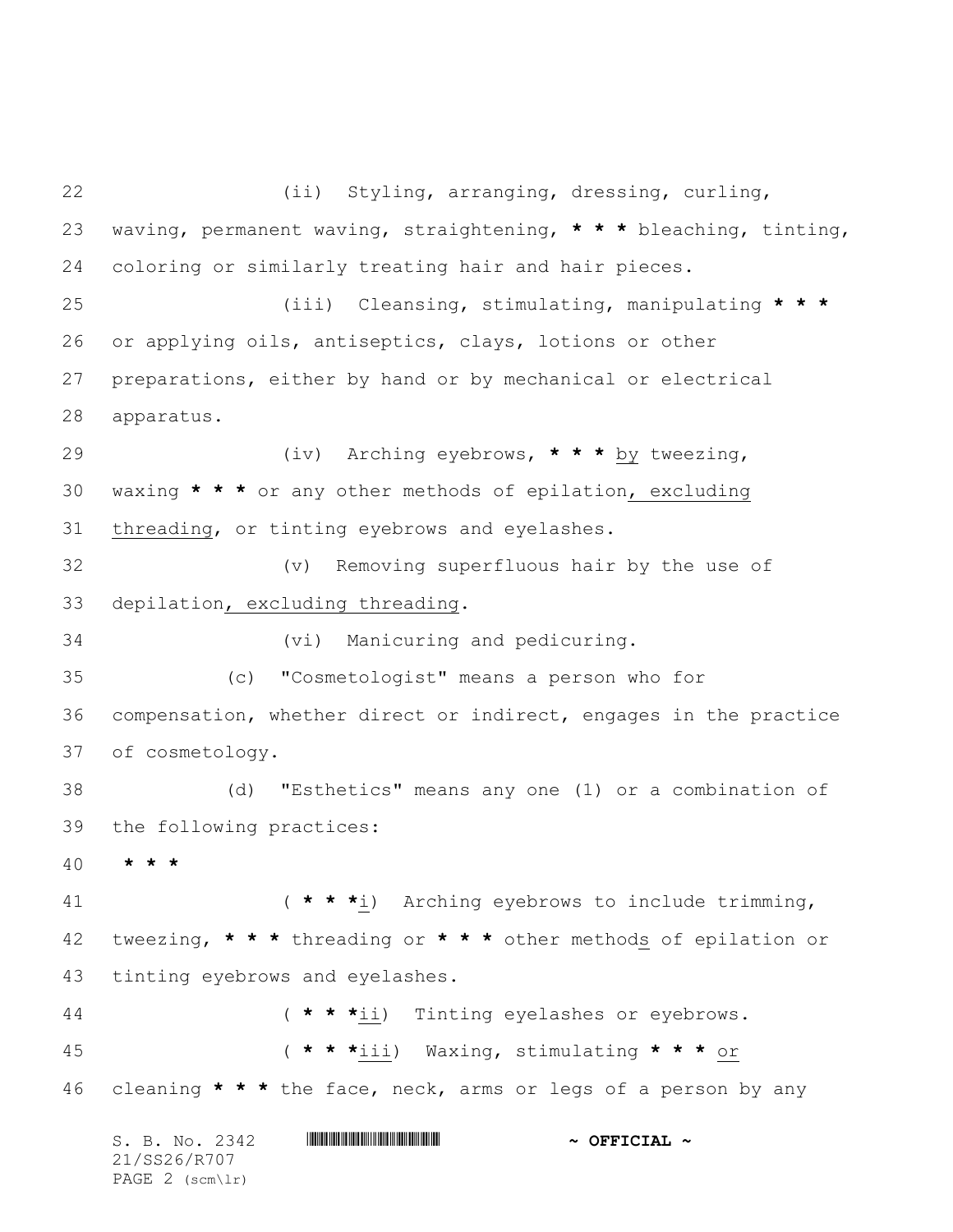method with the aid of the hands or any mechanical or electrical apparatus, or by the use of a cosmetic preparation. The term "esthetics" shall not include the diagnosis, treatment or therapy of any dermatological condition. (e) "Esthetician" means any person who, for compensation, either direct or indirect, engages in the practice of esthetics. (f) "Extending eyelashes" means to apply artificial eyelash extensions with glue to natural eyelashes or to remove artificial eyelash extensions. (g) "Hair arranging" means to arrange, style, curl, dry or straighten hair by hand or mechanical device. It includes the use of hair sprays and topical agents, such as balms, oils and serums, and the use and styling of hair extensions and wigs. It also includes massaging the face and neck. It does not include cutting hair or the application of dyes, bleach, reactive chemicals, keratin treatments or other preparations to color or alter the structure of hair. (h) "Hair braiding" means the use of techniques that result in tension on hair strands or roots by twisting, wrapping, weaving, extending, locking or braiding of the hair by hand or mechanical device, but does not include the application of dyes, reactive chemicals, or other preparations to alter the color of the hair or to straighten, curl or alter the structure of the hair.

S. B. No. 2342 **\*\*\* A SEPTICIAL ~** OFFICIAL ~ 21/SS26/R707 PAGE 3 (scm\lr)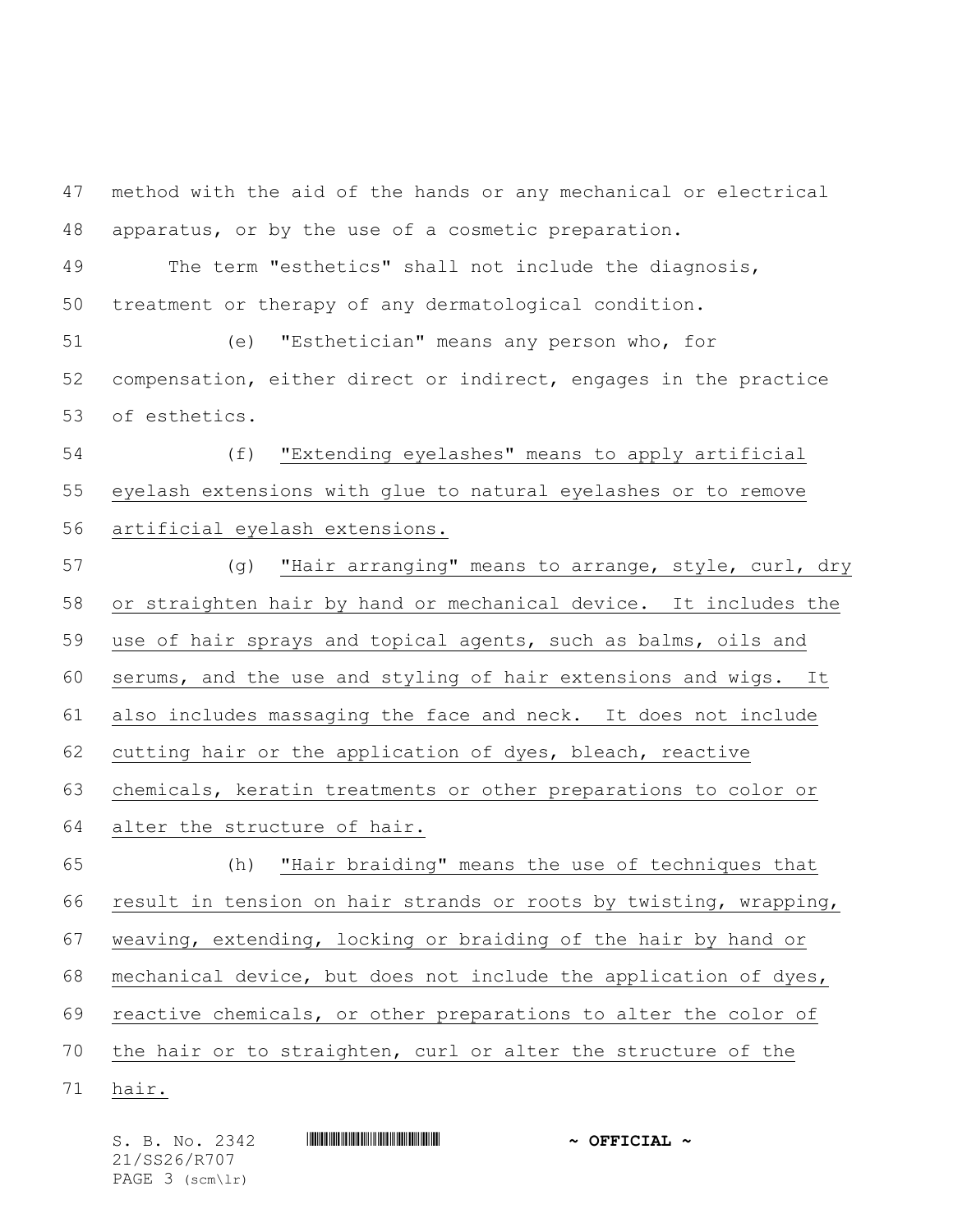( **\* \* \***i) "Instructor" means a person licensed to teach cosmetology, or manicuring and pedicuring, or esthetics, or all of those, pursuant to this chapter, and shall include those persons engaged in the instruction of student instructors. ( **\* \* \***j) "Manicuring and pedicuring" means any one (1) or a combination of the following practices: (i) Cutting, trimming, polishing, coloring, tinting, cleansing or otherwise treating a person's nails. (ii) Applying artificial nails. 81 (iii) Massaging or cleaning a person's hands, arms, legs or feet. ( **\* \* \***k) "Manicurist" means a person who for compensation, either direct or indirect, engages in the practice of manicuring and pedicuring. ( **\* \* \***l) "Master" means a person holding a cosmetology, manicuring and esthetics license who has completed the minimum course of continuing education prescribed by Section 73-7-14. (m) "Mechanical devices" means clips, combs, crochet hooks, curlers, curling irons, hairpins, rollers, scissors, blunt-tipped needles, thread, hair binders and similar instruments. ( **\* \* \***n) "Salon" means an establishment operated for the purpose of engaging in the practice of cosmetology, or

| S. B. No. 2342    | $\sim$ OFFICIAL $\sim$ |
|-------------------|------------------------|
| 21/SS26/R707      |                        |
| PAGE $4$ (scm\lr) |                        |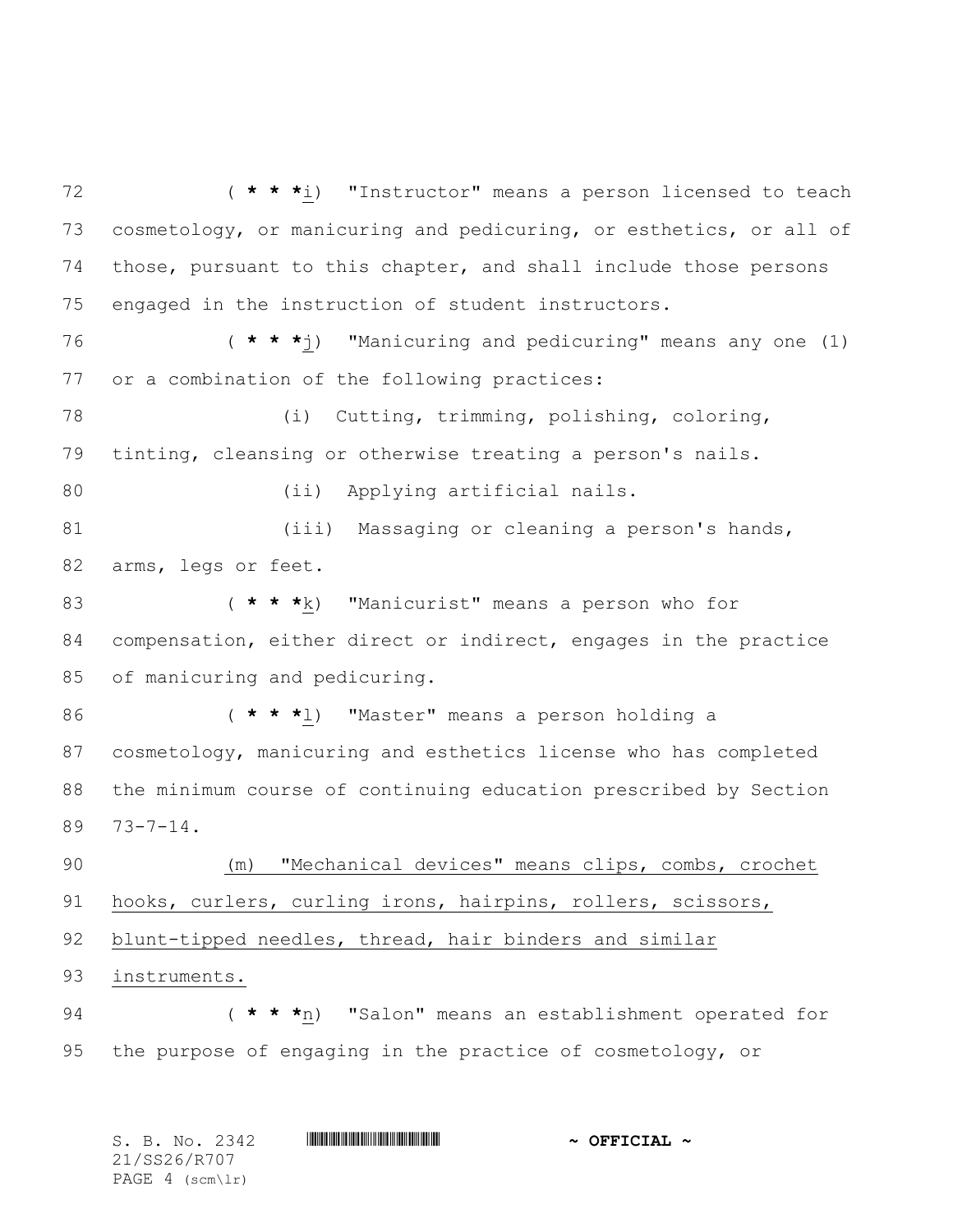manicuring and pedicuring, or esthetics, or wigology, or all of those.

 ( **\* \* \***o) "School" means an establishment, public or private, operated for the purpose of teaching cosmetology, or manicuring and pedicuring, or esthetics, or wigology, or all of those.

 (p) "Threading" means to remove hair from the eyebrows, upper lip, or other body parts by using cotton thread to pull hair from follicles.

 **SECTION 2.** Section 73-7-31, Mississippi Code of 1972, is amended as follows:

73-7-31. Nothing in this chapter shall apply to:

 (a) Hairdressing, manicuring or facial treatments given in the home to members of family or friends for which no charge is made.

 (b) Persons whose practice is limited to the application of cosmetic products to another person **\* \* \***, with or without compensation.

 (c) Barbers, and nothing in this chapter shall affect the jurisdiction of the State Board of Barber Examiners.

 (d) Persons engaged in the practice of hair braiding **\* \* \***, hair arranging, shampooing and conditioning hair, threading, or extending eyelashes.

21/SS26/R707 PAGE 5 (scm\lr)

S. B. No. 2342 **\*\*\* A SEPTIME A SEPTICIAL ~**